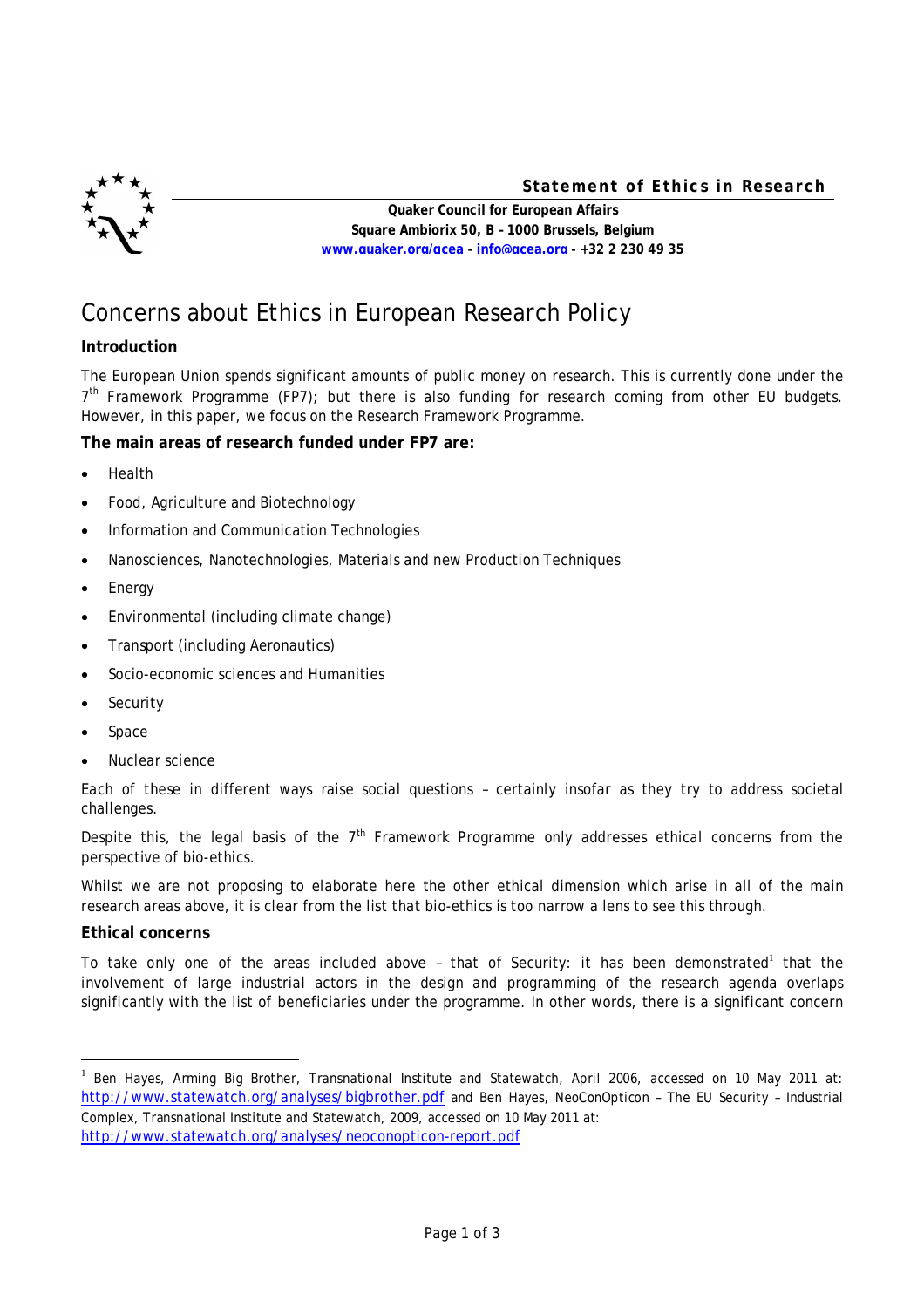regarding the conflict of interest involved in deciding what to spend public money on and in allocating that money subsequently.

The involvement of citizens, civil society actors and, indeed, elected representatives of citizens in the development of this programme was minimal.

As at April 2011, just one contractor – and one who was involved in the discussions around the development of this research programme right from the beginning – is involved in 40% of the projects funded.

The concept of security which underlies the programme is heavily biased towards technological and military answers and does not significantly address social and political questions which, in turn, might lead to more sustainable and more socially acceptable answers

The discussion about ethics in the conception of future security research is being focused on privacy concerns which are relevant and important but which only tell part of the story.

The question of the development – with EU public money – of technology which has primarily or significantly military application but which is deemed to be for 'internal security' is not being addressed in any kind of meaningful public debate.

The involvement of companies in these programmes which supply weapons and munitions to third country governments who, in turn, it has been shown in the recent uprisings in North Africa and the Middle East, have used that technology to oppress their populations raises real questions of complicity in war crimes on the part of participants in these programmes.

### **A Possible Approach**

### **The Legal Basis for the next Research Framework Programme**

We would propose that the approach to ensuring that the ethical issues raised by each and every research programme and project are addressed effectively should not be by including in the legal basis reference to specific ethical questions (as now in the case of bio-ethics). The draw-back of this approach is that it always lags behind the recognition of new ethical issues.

Rather, the next Research Framework Programme should include the following:

- A general requirement that each annual research programme (relating to each of the different research areas) explicitly identifies the way in which it intends to address any ethical questions arising from any of the projects funded
- A general requirement that each research proposal to be funded has to include a detailed assessment of the ethical issues raised and the means by which they will be addressed in the research design; this may, in appropriate cases involve:
	- o Participation of suitably qualified specialists in the research whose role will be to monitor the ethical dimension of results as they emerge and propose solutions to ethical dilemmas;
	- o Participation of civil society actors and /or citizens' panels who are to discuss the ethical dilemmas arising and to propose what would be publicly acceptable responses
- A general requirement not to fund projects which (either in the conception of their basic purpose or in the design of the research as outlined) do not comply with either the values of the European Union as set out in the Treaties or the standards enshrined in the Charter of Fundamental Rights or where the participation of some of the participants may lay the EU open to claims that it supports individuals or organisations that are involved in acts deemed illegal under international law.